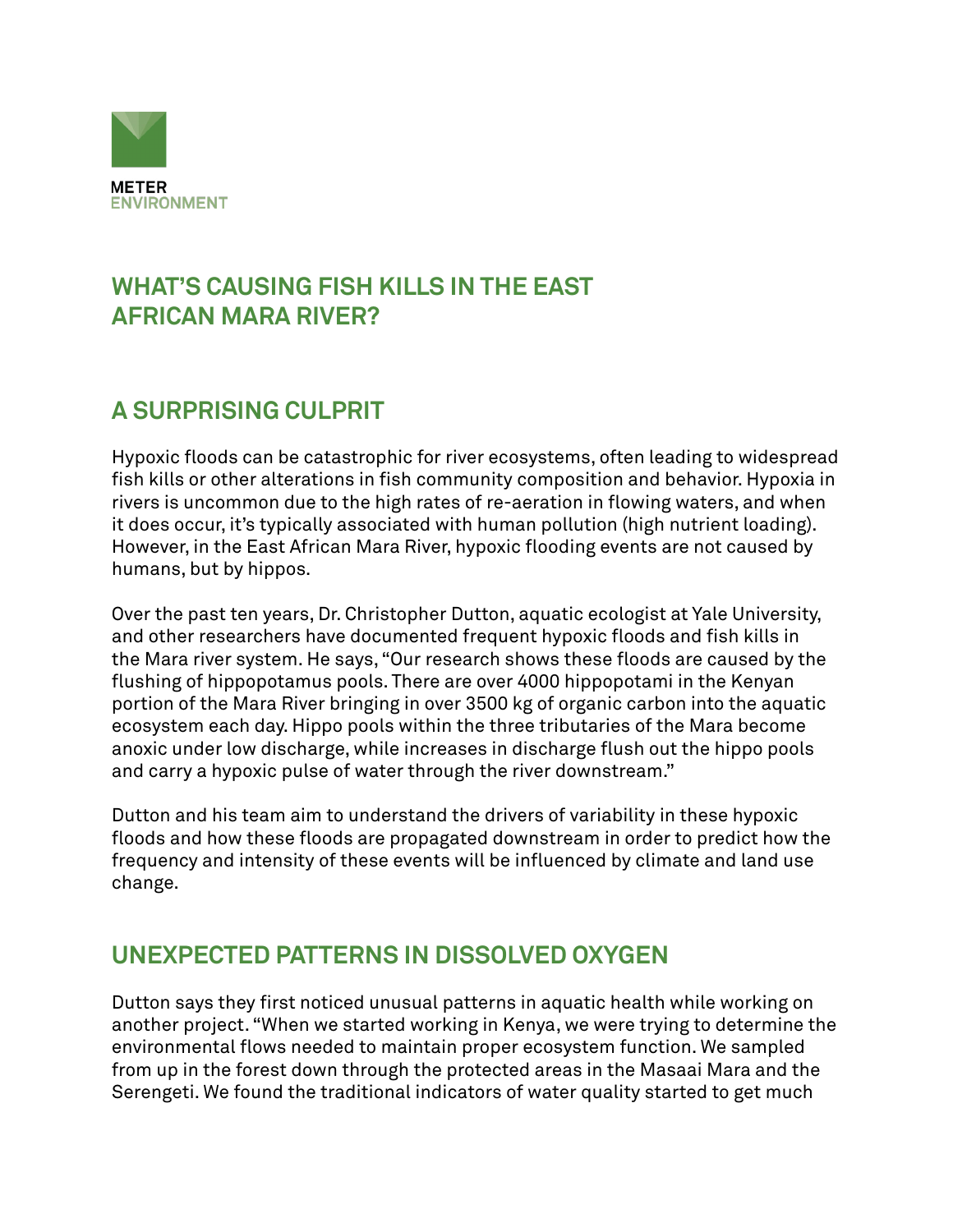worse in the protected areas. This was surprising to us because we assumed water flowing through a protected area would be getting cleaner. But after we collected enough data, we could see that dissolved oxygen was crashing on average every 12 days for 8 to 12 hours and then rebounding. We hadn't seen that in other rivers. This drew us to wonder if it was being caused by the flushing of hippo pools."

Dutton says hippopotamus pools are slack water areas on the main river channel where hippos gather throughout the day because they don't like fast moving water. He explains, "Every day they lounge in the water because their skin is sensitive to UV and gets desiccated in the sun. But at night and in the early morning, they leave the pools, go to the grassland, and eat tons and tons of grass. Afterward, they go back to the pool to rest, sleep, and defecate. They defecate so much organic matter into the river, it alters aquatic metabolism in ways that haven't yet been fully understood."

Dutton wants to understand how the organic matter and inorganic nutrients the hippos bring in are altering the ecosystem and what's causing variability in the degree of hypoxia.

### **WHAT'S CAUSING THE VARIABILITY?**

Dutton thinks there are two likely drivers of hypoxia: time since hippo pools were flushed and the size of the rainfall driving the event. He says, "Because rainfall in the Mara region is highly localized within and among catchments, the biogeochemistry that causes hypoxia can vary among pools and tributaries. Understanding these dynamics requires fine scale spatial and temporal data on precipitation patterns across the catchment."



[ATMOS 41](https://www.metergroup.com/meter_products/atmos-41-weather-station/) all-in-one weather station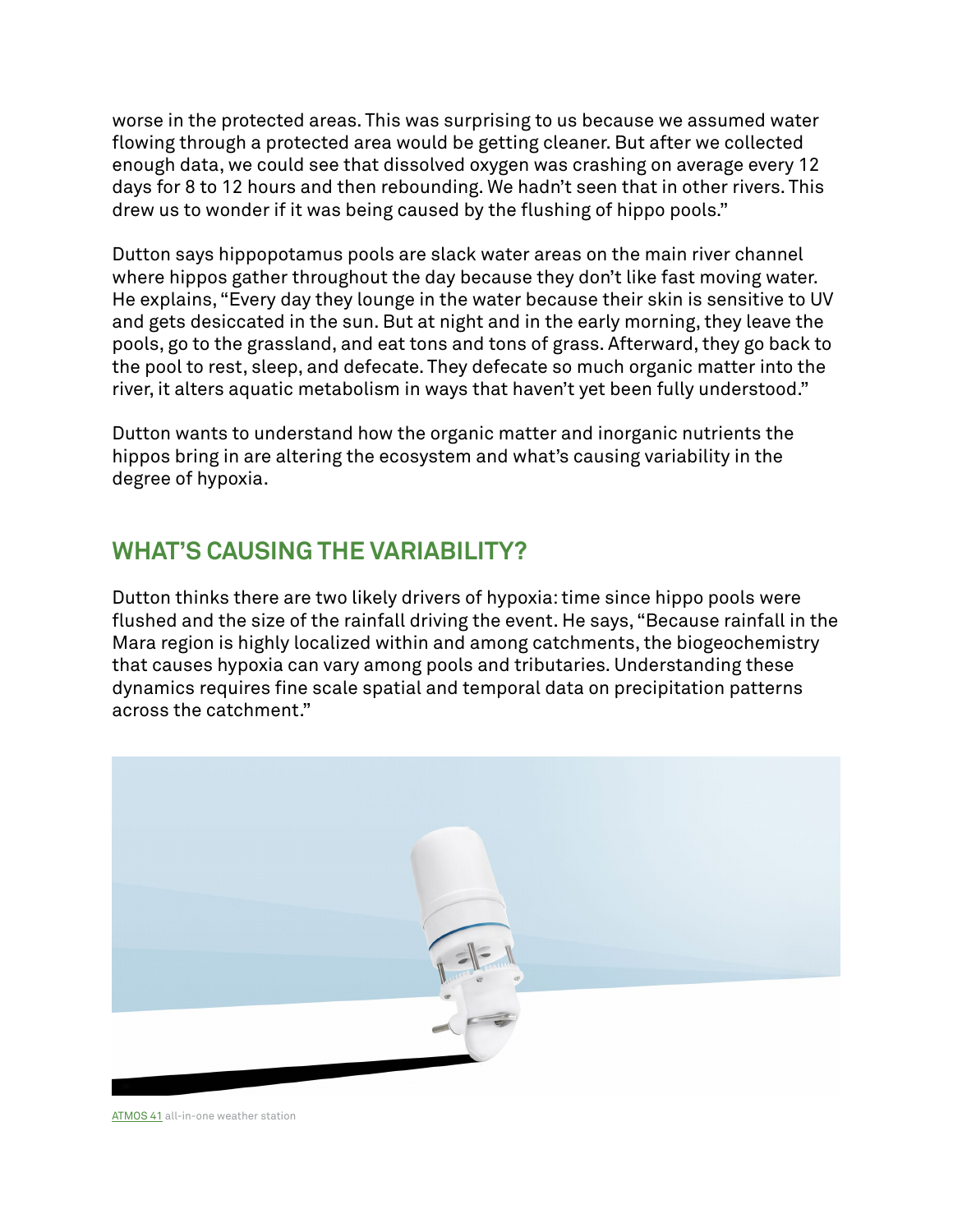Dutton is using [ATMOS 41](https://www.metergroup.com/meter_products/atmos-41-weather-station/) weather stations and METER [data loggers](https://www.metergroup.com/meter_products/zl6-data-logger/) in three Mara sub catchments to monitor the intensity and frequency of rainfall during these episodic floods where rains can be highly variable in space. He's also documenting hippo pool biogeochemistry along with discharge and dissolved oxygen (DO) response in the main stem and tributaries. He's using a water quality sonde to monitor DO and turbidity. He says, "We're trying to quantify these events in the various catchments because they are different geologically. One of them has more sulfur containing rocks which causes sulfates in the water. In a reducing environment, sulfates turn into hydrogen sulfide which is toxic to fish. So we're trying to parse out what's really killing the fish in these different catchments."

He says the data show there is such high biochemical oxygen demand from the bottom of these pools, that when the organic waste and reduced compounds are flushed, they continue to suck oxygen out of the river as the waste moves downstream. This often causes fish kills in the river. He adds, "We've seen thousands of fish dead after one of these events. But interestingly, the next day, it's like it never happened. There are no fish anywhere on the bank. They've already been consumed by hyena, vultures, marabou, storks, and even lions."

# **DATA COLLECTION CHALLENGES**

Dutton says collecting precipitation data in East Africa has unusual challenges. He says, "One of our sites is close to a hyena den. They occasionally go and unplug wires. And one of our weather stations was taken by an elephant. I concreted it in, but the elephant took it and dropped it 100 meters away."

The team avoids losing data by locating their measurement stations near tourist camps, where locals can watch over the equipment. Dutton says, "We build fences around each of the stations, and we concrete them into the ground, but our biggest strategy is putting the site close to a camp. The Kenyans that run the camps are excited to have a weather station nearby. They enjoy seeing the data and sharing it with their guests."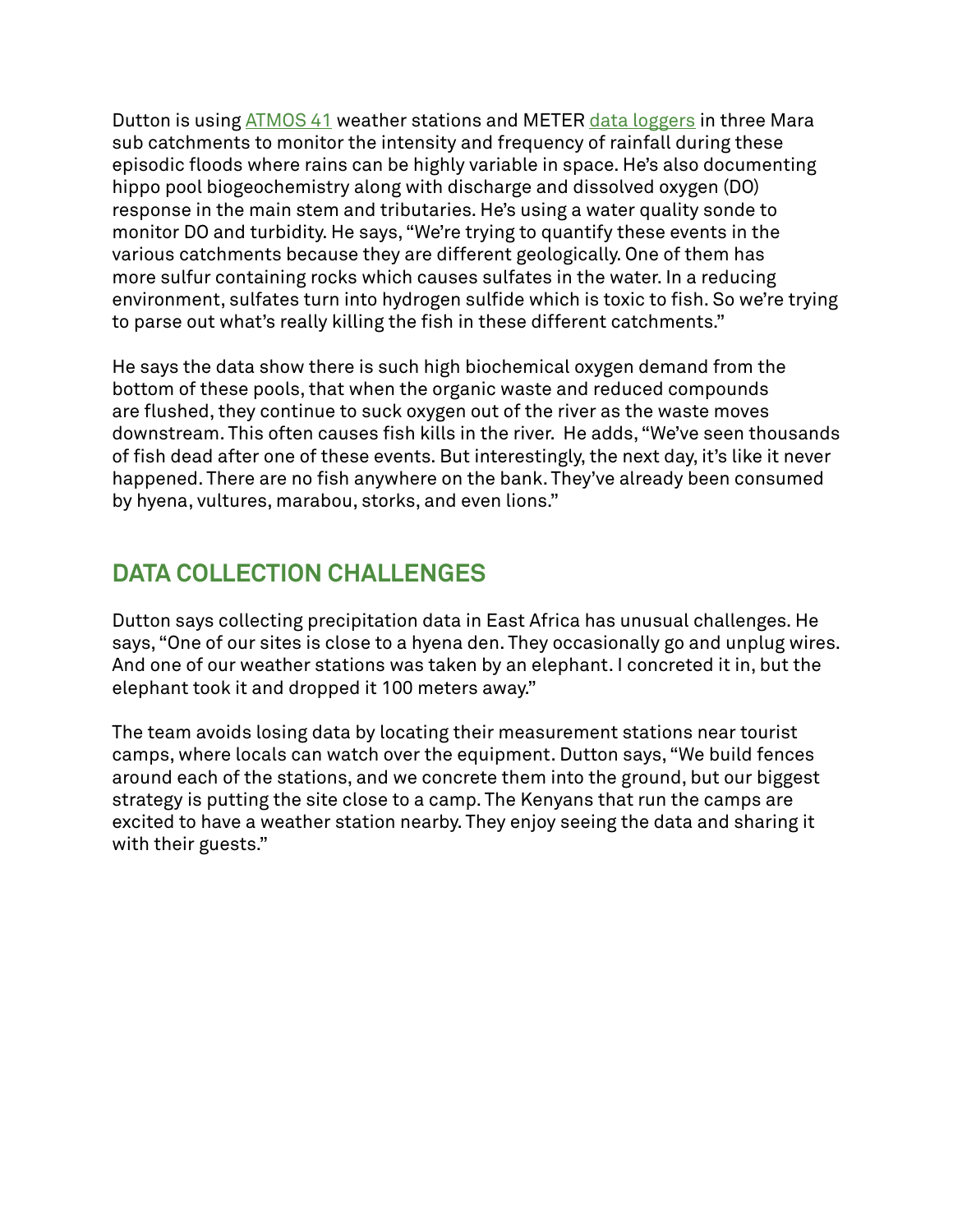

The secret to a long-lasting equipment setup is to locate it where people can check on it

# **WHAT'S THE FUTURE OF THE RESEARCH?**

Dutton says the team is still working on collecting data, which is not always easy. He says, "This year, a 100-year flood occurred in the Mara which destroyed our water quality sonde. The water got so high the compression on the sonde popped out all the sensors. We lost two months of data. So we haven't yet been able to look closely at the relationships between the rainfall, the different catchments, and these crashes, but that's something we'll do as soon as we can get to the data."

He says this research is important because the Mara River system is still a natural river system essentially untouched by humans with much of its megafauna intact, which is rare. He adds, "The hippos are a very natural part of this river, and these processes we're documenting help us understand how rivers may have functioned prior to the removal of larger megafauna. In the last 50 years, there has been large scale deforestation in the upper catchment. Some people speculate that this is causing more erratic flows. So what happens when the flows become more (or less) than normal?"

Dutton recently published a peer-reviewed paper on the detailed biogeochemistry of the hippo pools in Ecosystems Journal. You can read it [here](https://link.springer.com/article/10.1007/s10021-020-00518-3). And you can read the team's first paper documenting these events published on nature.com [here](https://www.nature.com/articles/s41467-018-04391-6).

Discover the [ATMOS 41](https://www.metergroup.com/meter_products/atmos-41-weather-station/) weather station and the ZL6 [data logger](https://www.metergroup.com/meter_products/zl6/).